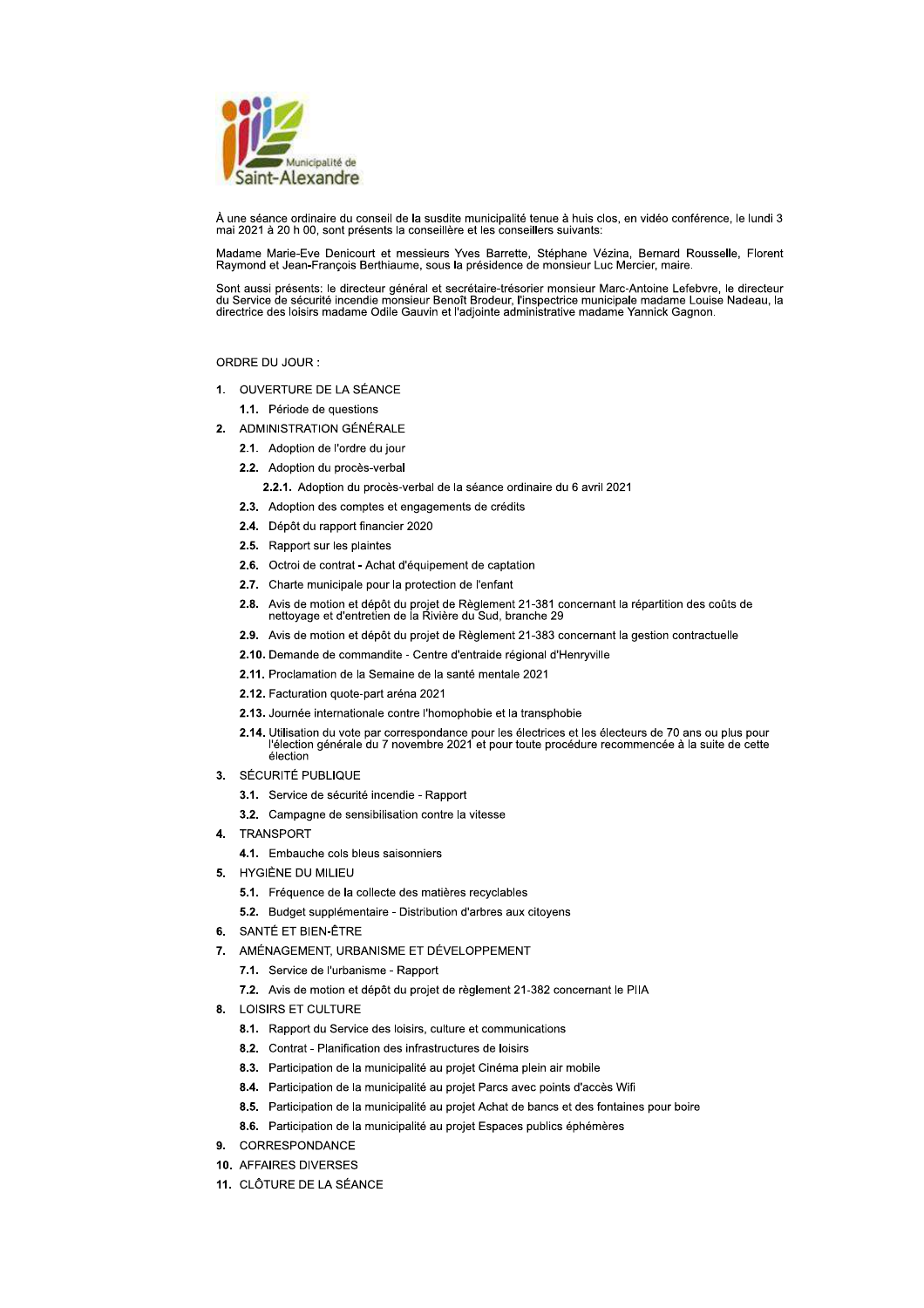# **OUVERTURE DE LA SÉANCE**  $\blacksquare$

Les membres présents à l'ouverture de la séance formant quorum, l'assemblée est déclarée régulièrement constituée par le maire, monsieur Luc Mercier à 20 h 10.

# Période de questions

Conformément aux dispositions de la loi, le maire invite les personnes présentes à poser des questions aux membres du conseil municipal. De plus, le public a été invité à présenter ses questions au conseil municipal, par é

Une question a été posée aux membres du conseil.

## $2.$ **ADMINISTRATION GÉNÉRALE**

# 21-05-116 Adoption de l'ordre du jour

Il est proposé par le conseiller Bernard Rousselle, appuvé par le conseiller Yves Barrette et res propose par le conseille d'adopter l'ordre du jour, tout en ajoutant les points 5.2 Budget supplémentaire -<br>Distribution d'arbres aux citovens. 8.6 Participation de la municipalité au projet Espaces publics<br>éphémères, affaires diverses ouvert.

# Adoption du procès-verbal

## 21-05-117 Adoption du procès-verbal de la séance ordinaire du 6 avril 2021

CONSIDÉRANT QUE le procès-verbal a été transmis aux membres du conseil dans les délais prescrits pour qu' ils en fassent lecture;

CONSIDÉRANT QUE les membres du conseil ont individuellement pris connaissance du procès-<br>verbal de la séance ordinaire du 6 avril 2021;

CONSIDÉRANT QUE ceux-ci renoncent à la lecture du procès-verbal;

EN CONSÉQUENCE, il est proposé par le conseiller Yves Barrette, appuyé par le conseiller Florent Raymond et résolu d'adopter le procès-verbal de la séance ordinaire du 6 avril 2021 tel que rédigé.

Adoptée à l'unanimité

#### 21-05-118 Adoption des comptes et engagements de crédits

ATTENDU QUE le conseil municipal a pris connaissance de la liste des chèques émis, des virements bancaires effectués par la Municipalité ainsi que la liste des comptes à payer pour le mois de mai 2021 et s'en déclare satis

**ATTENDU QU'il y a lieu de les accepter et d'autoriser le paiement de ces derniers:** 

EN CONSÉQUENCE, il est proposé par le conseiller Jean-François Berthiaume, appuyé par le conseiller Yves Barrette:

et résolu d'accepter la liste des comptes à payer ainsi que la liste des chèques émis et paiements bancaires pour un total de 175 636,31 \$ et autorisation est donnée au directeur général et secrétaire-trésorier de payer le

| Prélèvements automatiques | 4020 à 4049                                       | pour         | 51 932.19 \$                                 |
|---------------------------|---------------------------------------------------|--------------|----------------------------------------------|
| Chèques fournisseurs      | 81913 à 81951<br>81952 à 81963<br>501659 à 501711 | pour         | 53 999 03 \$<br>26 984 64 \$<br>42 720.45 \$ |
| Rémunération              |                                                   | pour<br>pour |                                              |
|                           |                                                   |              |                                              |

Adoptée à l'unanimité

# Dépôt du rapport financier 2020

Monsieur Marc-Antoine Lefebvre, directeur général dépose le rapport financier pour l'année 2020, le conseil prend acte de ce dépôt.

# **Rapport sur les plaintes**

Le rapport des plaintes du mois d'avril 2021, totalisant deux (2) plaintes, est déposé devant le conseil.

## 21-05-119 Octroi de contrat - Achat d'équipement de captation

CONSIDÉRANT QUE le conseil municipal de Saint-Alexandre veut se doter d'un système de captation pour la salle du conseil afin de faciliter le déroulement de réunions ainsi que la diffusion des séances du conseil municipal ;

CONSIDÉRANT QUE la municipalité de Saint-Alexandre a reçu trois soumissions conformes pour son projet

CONSIDÉRANT QUE la soumission de VGA Communication est celle qui répond le mieux aux besoins identifiés et qui présente le prix le moins élevé ;

**CONSIDÉRANT QUE** le comité des communications et des technologies de l'information recommande de retenir la soumission de VGA Communication;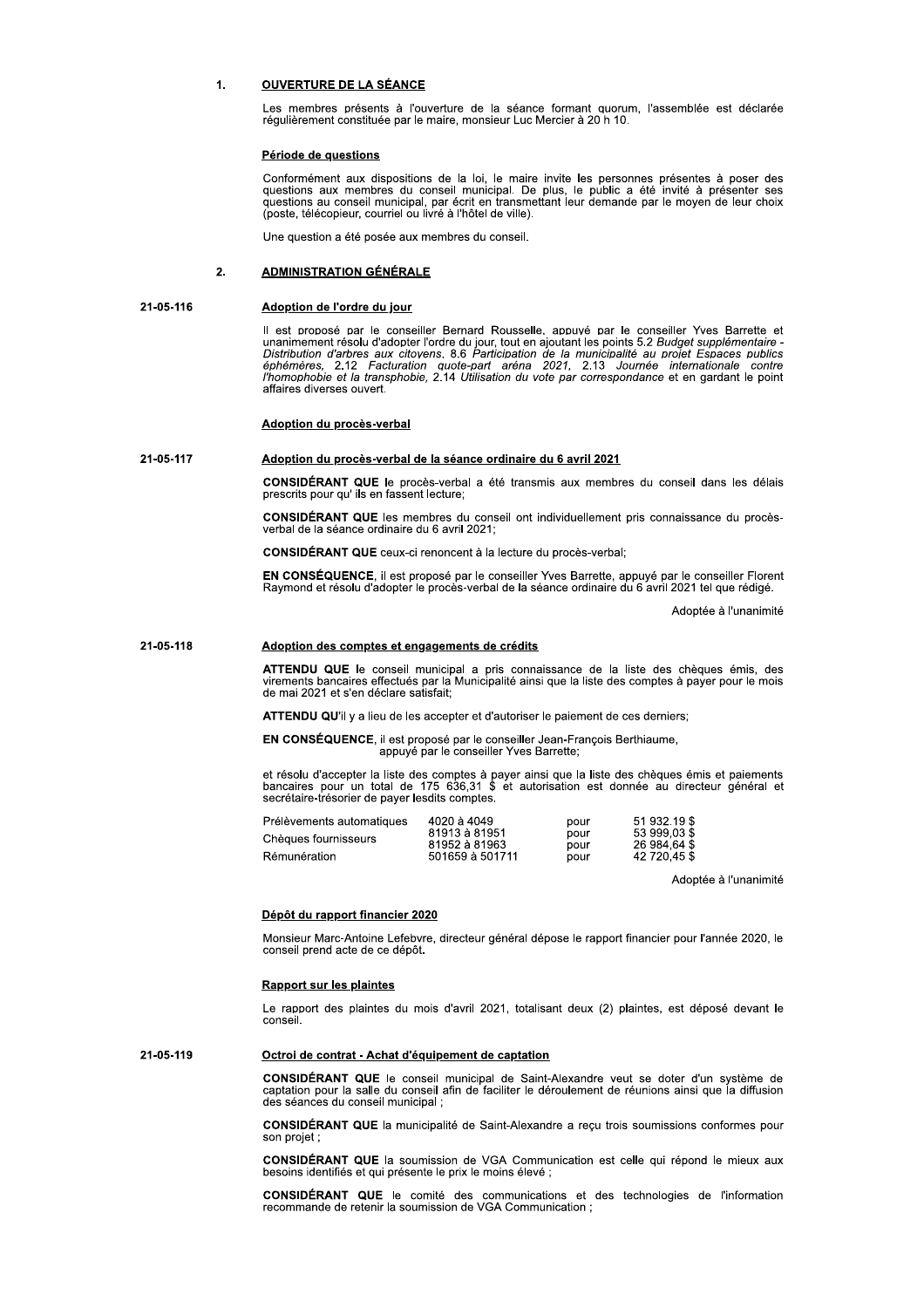EN CONSÉQUENCE, il est proposé par le conseiller Jean-François Berthiaume, appuyé par la conseillère Marie-Eve Denicourt et résolu :

D'accepter la soumission de VGA Communication pour la dotation d'un système de captation dans<br>la salle du conseil de l'hôtel de ville pour un montant de 10 515.80\$, plus les taxes applicables.

Adoptée à l'unanimité

#### 21-05-120 Charte municipale pour la protection de l'enfant

En mémoire d'Aurore Gagnon, « l'enfant martyr », et du centième anniversaire de son décès, et des autres victimes

CONSIDÉRANT QUE les municipalités sont des gouvernements de proximité, et que de ce fait, il est important qu'elles posent des gestes afin de favoriser et promouvoir la protection des enfants, gestes qui contribueront à fa

CONSIDÉRANT QUE la municipalité de Fortierville lance l'appel à toutes les municipalités du<br>Québec afin qu'elles adhèrent au mouvement et aux valeurs de bienveillance et qu'elles s'engagent envers la protection des enfants en adoptant la présente Charte municipale pour la protection de l'enfant<sup>.</sup>

CONSIDÉRANT QU'une municipalité bienveillante propose un milieu de vie sécuritaire pour tous les enfants:

CONSIDÉRANT QU'une municipalité bienveillante est à l'écoute des enfants en leur offrant des lieux et des occasions pour qu'ils puissent s'exprimer librement et en toute confiance;

CONSIDÉRANT QU'une municipalité bienveillante pose des actions de prévention de la<br>maltraitance envers les enfants et voit à la diffusion des ressources d'aide disponibles sur son territoire:

CONSIDÉRANT QU'une municipalité bienveillante intègre dans sa planification des actions favorisant le développement du plein potentiel des enfants.

EN CONSÉQUENCE, il est proposé par le conseiller Stéphane Vézina, appuyé par le conseiller Bernard Rousselle et résolu

QUE le conseil de la municipalité de Saint-Alexandre adopte la Charte municipale pour la protection de l'enfant et s'engage à :

- Mettre en place des actions pour accroître le sentiment de sécurité des enfants dans les
- lieux publics;<br>Favoriser la mise en place de lieux protecteurs ou de processus d'accueil et d'intervention pour des enfants réclamant du secours;<br>Reconnaître les enfants réclamant du secours;<br>Reconnaître les enfants en tant que citoyens à part entière;<br>Favoriser la mise en place d'espaces de consultation accessibles et adaptés
- 
- tous âges;
- · Informer les citoyens des signes de maltraitance pour les sensibiliser à exercer un rôle de vigilance:
- Publiciser régulièrement la liste des ressources sur le territoire offrant des services aux familles et aux enfants;
- Soutenir les initiatives du milieu contribuant au développement et à l'épanouissement des enfants;
- Valoriser le vivre-ensemble et l'entraide, et ce, au moyen d'événements rassembleurs favorisant l'inclusion et la participation sociale :

DE transmettre une copie de la présente résolution à la Fédération québécoise des municipalités, à<br>la Municipalité de Fortierville et à l'espace MUNI.

Adoptée à l'unanimité

# Avis de motion et dépôt du projet de Règlement 21-381 concernant la répartition des coûts de nettoyage et d'entretien de la Rivière du Sud, branche 29 Avis & dépôt

Avis de motion est par la présente donné par le conseiller Yves Barrette qu'un règlement sera soumis à ce conseil à sa prochaine séance ou à une séance subséquente afin d'établir la répartition des coûts des travaux de net

Conformément aux dispositions de l'article 445 du Code municipal du Québec, le conseiller Yves<br>Barrette dépose une copie du projet de règlement 21-381 pour établir la répartition des coûts des travaux de nettoyage et d'entretien de la rivière du Sud, branche 29.

Avis & dépôt Avis de motion et dépôt du projet de Règlement 21-383 concernant la gestion contractuelle

> Avis de motion est par la présente donnée par le conseiller Stéphane Vézina qu'un règlement sera soumis à ce conseil à sa prochaine séance ou à une séance subséquente concernant la gestion contractuelle.

> Conformément aux dispositions de l'article 445 du Code municipal du Québec, le conseiller<br>Stéphane Vézina dépose une copie du projet de règlement 21-383 modifiant le règlement de gestion contractuelle de la municipalité.

# 21-05-121 Demande de commandite - Centre d'entraide régional d'Henryville

est proposé par le conseiller Bernard Rousselle, appuyé par le conseiller Florent Raymond et résolu

QUE la Municipalité de Saint-Alexandre commandite les frais d'envoi du dépliant d'information concernant le kiosque Fruigumes du Centre d'entraide d'Henryville pour un montant de 0.17\$ par porte:

DE transmettre une copie de la présente résolution au Centre d'entraide d'Henryville.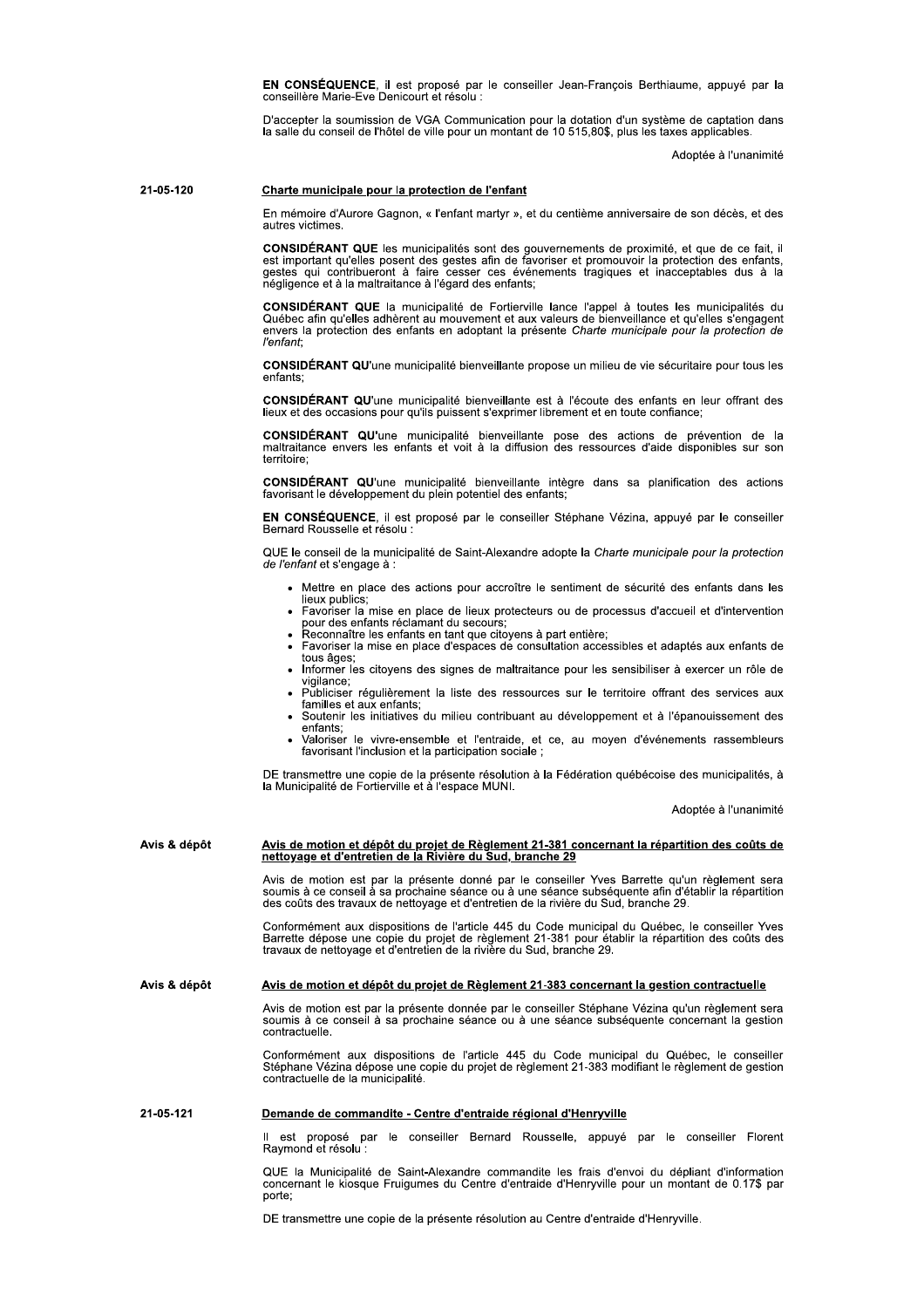#### 21-05-122 Proclamation de la Semaine de la santé mentale 2021

CONSIDÉRANT QUE la Semaine nationale de la santé mentale se déroule du 3 mai au 9 mai 2021

CONSIDÉRANT QUE l'Association canadienne pour la santé mentale - Division du Québec, membre du réseau qui initie l'événement depuis 70 ans, invite cette année à parler des émotions que nous vivons tous :

CONSIDÉRANT QUE nous avons tous une santé mentale dont il faut prendre soin que celle-ci a été mise à l'épreuve à bien des égards avec la pandémie :

CONSIDÉRANT QUE les campagnes de promotion de santé mentale visent à améliorer la santé mentale de la population du Québec :

CONSIDÉRANT QUE les municipalités contribuent au bien-être de la population en mettant en place des environnements favorables à la vie de quartier ;

CONSIDÉRANT QUE la santé mentale est une responsabilité collective et que cette dernière doit être partagée par tous les acteurs de la société ;

CONSIDÉRANT QU'il est d'intérêt général que toutes les municipalités du Québec soutiennent la Semaine nationale de la santé mentale ;

EN CONSÉQUENCE, il est proposé par la conseillère Marie-Eve Denicourt, appuyée par le conseiller Jean-François Berthiaume et résolu :

QUE la municipalité de Saint-Alexandre proclame la semaine du 3 au 9 mai 2021 Semaine de la santé mentale

QU'elle invite tous les citoyens, les entreprises et les institutions à #Parlerpourvrai et à partager la trousse d'outils de la campagne.

Adoptée à l'unanimité

# 21-05-123 Facturation quote-part aréna 2021

Il est proposé par le conseiller Stéphane Vézina, appuyé par le conseiller Bernard Rousselle et<br>résolu d'accepter le paiement du 1er versement de la quote-part de l'aréna de Bedford au montant de 10 853,17 \$.

Adoptée à l'unanimité

## 21-05-124 Journée internationale contre l'homophobie et la transphobie

CONSIDÉRANT QUE la Charte québécoise des droits et libertés de la personne reconnaît qu'aucune discrimination ne peut être exercée sur la base de l'orientation sexuelle, de l'identité de genre ou de l'expression de genre;

CONSIDÉRANT QUE le Québec est une société ouverte à toutes et à tous, y compris aux personnes lesbiennes, gaies, bisexuelles et trans (LGBTQ+) et à toutes autres personnes se reconnaissant dans la diversité sexuelle et la pluralité des identités et des expressions de genre ;

CONSIDÉRANT QUE malgré les récents efforts pour une meilleure inclusion des personnes LGBT, l'homophobie et la transophobie demeurent présentes dans la société

CONSIDÉRANT QUE le 17 mai est la Journée internationale contre l'homophobie et la transphobie, que celle-ci est célébrée de fait dans de nombreux pays et qu'elle résulte d'une initiative québécoise portée par la Fondation Émergence dans la tenue de cette journée ;

EN CONSÉQUENCE, il est proposé par le conseiller Jean-François Berthiaume, appuyé par le conseiller Stéphane Vézina et résolu :

DE proclamer le 17 mai la Journée internationale contre l'homophobie et la transphobie et de souligner cette journée en tant que telle ;

DE faire flotter le 17 mai le drapeau arc-en--ciel remis par la fondation Émergence sur le toit de l'Hôtel de ville pour cette journée.

Adoptée à l'unanimité

21-05-125

# Utilisation du vote par correspondance pour les électrices et les électeurs de 70 ans ou plus<br>pour l'élection générale du 7 novembre 2021 et pour toute procédure recommencée à la suite de cette élection

**CONSIDÉRANT QUE** l'élection générale municipale aura lieu le 7 novembre 2021 en contexte de pandémie de la COVID-19

**CONSIDÉRANT QUE** le directeur général des élections a édicté, confomément à l'article 3 de la Loi<br>visant à faciliter le déroulement de l'élection générale municipale du 7 novembre 2021 dans le<br>contexte de la pandémie de la Loi sur les élections et les référendums dans les municipalités (RLRQ, c. E-2.2, r.3) (ci-après : le Règlement du DGE) :

**CONSIDÉRANT QU'**en vertu du deuxième alinéa de l'article 659.4 de la Loi sur les élections et les référendums dans les municipalités, tel que modifié par l'article 40 du Règlement du DGE, la municipalité peut adopter une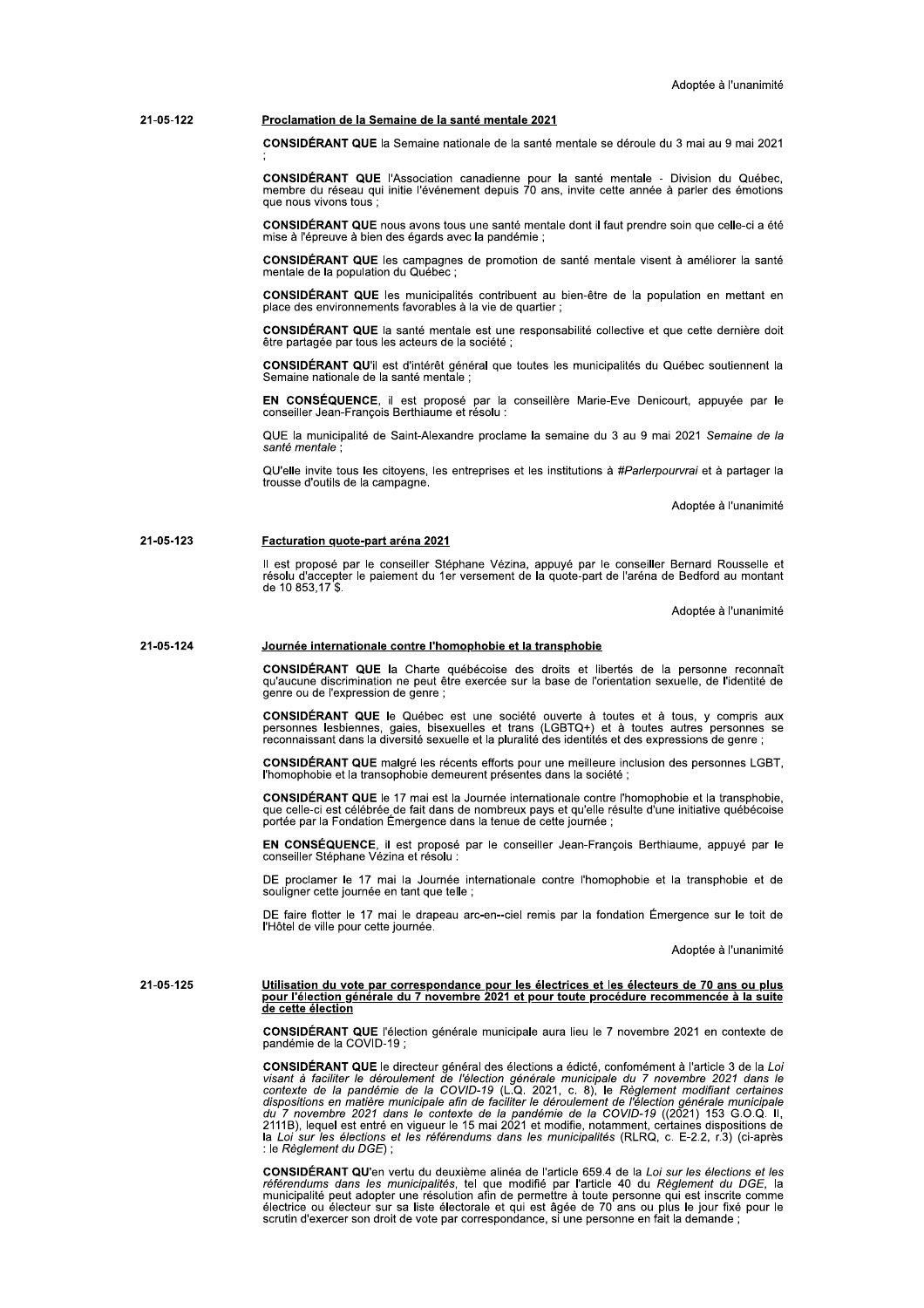CONSIDÉRANT QUE le cadre légal et réglementaire pour administrer cette modalité de vote est désormais fixé et en vigueur ;

**CONSIDÉRANT QU'**en vertu des troisième et quatrième alinéas de l'article 659.4 de la Loi sur les élections et les référendums dans les municipalités, tels que modifiés par l'article 40 du Règlement du DGE, une résolution qu'au directeur général des élections

EN CONSÉQUENCE, il est proposé par la conseillère Marie-Eve Denicourt, appuyée par le conseiller Bernard Rousselle et résolu :

DE permettre à toute personne qui est inscrite comme électrice ou électeur sur la liste électorale et qui est âgée de 70 ans ou plus le jour fixé pour le scrutin qu'elle puisse voter par correspondance pour l'élection géné

DE transmettre à la ministre des Affaires municipales et de l'Habitation ainsi qu'au directeur général des élections une copie vidimée de la présente résolution.

Adoptée à l'unanimité

# $3.$ **SÉCURITÉ PUBLIQUE**

# 21-05-126 Service de sécurité incendie - Rapport

Il est proposé par le conseiller Florent Raymond, appuyé par le conseiller Yves Barrette et résolu de<br>déposer le rapport du mois d'avril 2021 présenté par Monsieur Benoît Brodeur, directeur SSI, devant le conseil représentant les sorties suivantes:

- 1 appel incendie
- 3 appels premiers répondants

#### 21-05-127 Campagne de sensibilisation contre la vitesse

CONSIDÉRANT QUE la Municipalité de Saint-Alexandre aspire à un milieu sécuritaire pour l'ensemble de ses citoyens et ses citoyennes ;

**CONSIDÉRANT QUE** les membres du conseil de Saint-Alexandre ont une préoccupation concernant la vitesse des véhicules routiers sur le territoire de la municipalité ;

CONSIDÉRANT QUE la Municipalité de Saint-Alexandre veut entreprendre une campagne de sensibilisation sur la vitesse sur le territoire de Saint-Alexandre ;

CONSIDÉRANT QUE le comité de la sécurité civile et incendie ont étudié une proposition de campagne de sensibilisation ;

CONSIDÉRANT QUE la campagne de sensibilisation a recu un avis favorable de la part du comité ;

CONSIDÉRANT QUE la Municipalité de Saint-Alexandre doit se procurer des silhouettes humaines pour son projet de campagne de sensibilisation sur la vitesse ;

EN CONSÉQUENCE, il est proposé par le conseiller Yves Barrette, appuyé par le conseiller Stéphane Vézina et résolu :

DE procéder à l'achat auprès de Kalitec de quatre silhouettes d'enfants pour la campagne de sensibilisation sur la vitesse, deux silhouettes rigides et deux flexibles, pour un montant de 2 730\$, plus les taxes applicables :

D'autoriser un budget de 200\$ pour la production de vidéos en lien avec la présente campagne de sensibilisation.

Adoptée à l'unanimité

#### $\overline{\mathbf{A}}$ **TRANSPORT**

21-05-128

# **Embauche cols bleus saisonniers**

Il est proposé par la conseillère Marie-Eve Denicourt, appuyée par le conseiller Jean-François<br>Berthiaume et résolu d'embaucher M. Guillaume Rochette-Marion et M. Benjamin Gillot-<br>Desjardins comme cols bleus saisonniers po

Adoptée à l'unanimité

# $\mathbf{5}$ **HYGIÈNE DU MILIEU**

# 21-05-129 Fréquence de la collecte des matières recyclables

CONSIDÉRANT QU'en temps de pandémie, les citoyens ont plus recours à la livraison à domicile, ce qui occasionne des surplus d'emballage ;

CONSIDÉRANT QUE la campagne de communication visant à informer et à sensibiliser les citoyens sur les changements et les impacts sur leurs habitudes a été nettement insuffisante ;

CONSIDÉRANT QUE notre objectif doit être de réduire au maximum l'enfouissement des matières résiduelles

CONSIDÉRANT QU'il faut accompagner les citoyens pour les aider à réduire à la source la production de matières résiduelles :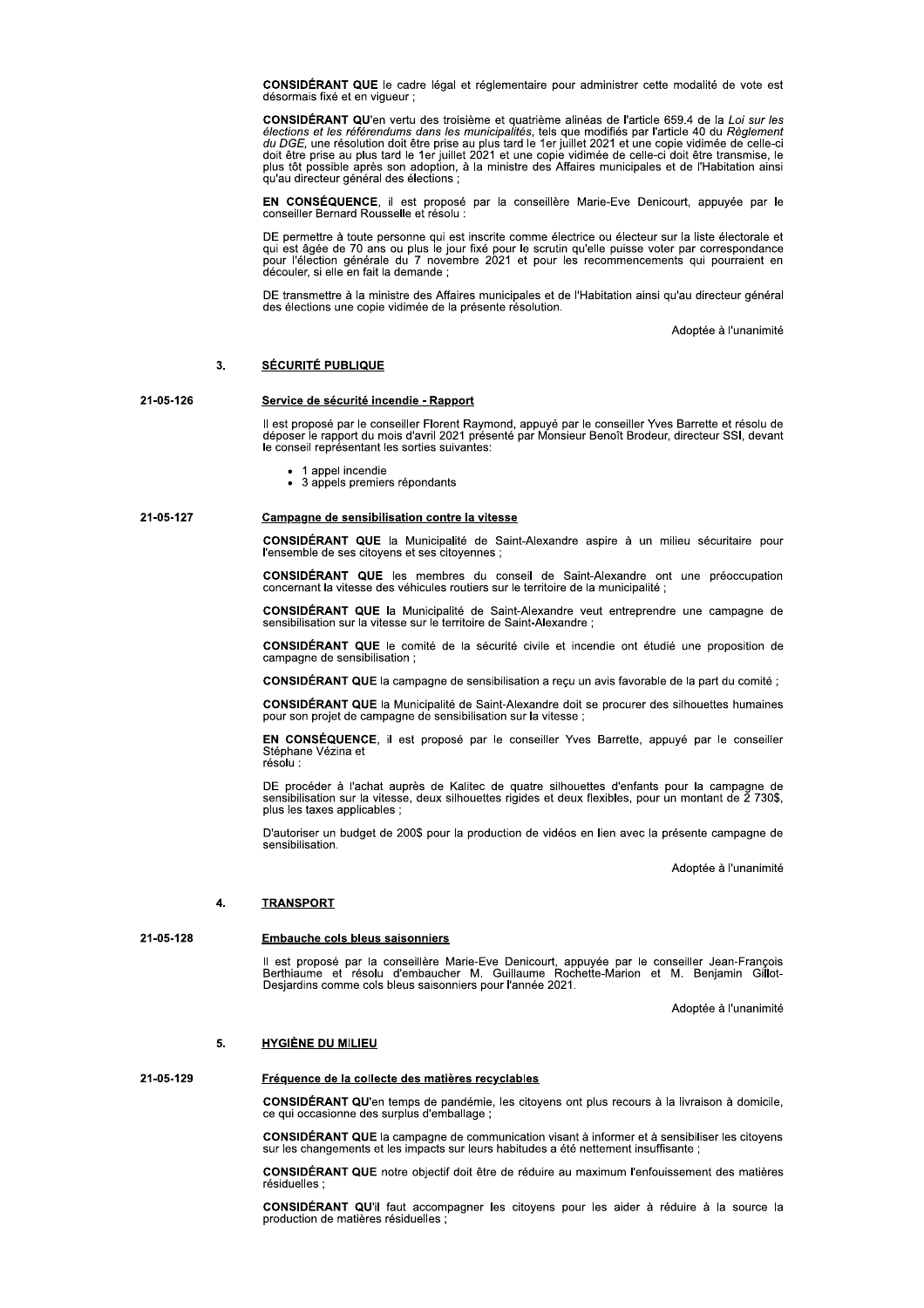CONSIDÉRANT QUE la municipalité de Saint-Alexandre souscrit à l'objectif de réduire à la source la production de matières résiduelles ;

EN CONSÉQUENCE, il est proposé par le conseiller Jean-François Berthiaume, appuyé par le conseiller Florent Raymond et résolu :

QUE le conseil municipal de Saint-Alexandre manifeste son insatisfaction quant à la décision d'effectuer une collecte des matières recyclables aux deux semaines :

QUE la municipalité de Saint-Alexandre demande à Compo Haut-Richelieu de réinstaurer la collecte<br>sélective hebdomadaire pour une période transitoire d'une année :

QUE Compo Haut-Richelieu devrait mettre en œuvre une stratégie de réduction à la source des matières résiduelles et de la communiquer efficacement à la population ;

QU'une copie de la présente résolution soit transmise à l'ensemble des municipalités sur le territoire<br>de la MRC du Haut-Richelieu, à la MRC du Haut-Richelieu ainsi qu'à Compo Haut-Richelieu.

Adoptée à l'unanimité

# 21-05-130 Budget supplémentaire - Distribution d'arbres aux citoyens

Il est proposé par le conseiller Stéphane Vézina, appuyé par le conseiller Jean-François Berthiaume<br>et résolu d'octroyer un budget additionnel de 200\$ pour la distribution d'arbres aux citoyens prévue le 15 mai prochain.

Adoptée à l'unanimité

## 6. **SANTÉ ET BIEN-ÊTRE**

#### $\overline{7}$ . AMÉNAGEMENT, URBANISME ET DÉVELOPPEMENT

# Service de l'urbanisme - Rapport

Le rapport des permis du mois d'avril 2021, émis par Louise Nadeau, inspectrice, totalisant quarante - six (46) permis est déposé au conseil.

#### Avis & dépôt Avis de motion et dépôt du projet de règlement 21-382 concernant le PIIA

Avis de motion est par la présente donné par le conseiller Stéphane Vézina qu'un règlement sera<br>soumis à ce conseil à sa prochaine séance ou à une séance subséquente modifiant le règlement belatif aux plans d'implantation et d'intégration architecturale numéro 20-364 afin d'assurer une intégration harmonieuse de certains projets dans les zones résidentielles du périmètre d'urbanisation.

Conformément aux dispositions de l'article 445 du Code municipal du Québec, le conseiller<br>Stéphane Vézina dépose une copie du projet de règlement 21-382 modifiant le règlement relatif aux Senante vezna depose une copie du projecte de numéro 20-364 afin d'assurer une intégration<br>plans d'implantation et d'intégration architecturale numéro 20-364 afin d'assurer une intégration<br>harmonieuse de certains projets d

## $8.$ **LOISIRS ET CULTURE**

# Rapport du Service des loisirs, culture et communications

Dépôt du rapport du Service des loisirs, culture et communications présenté par la directrice madame Odile Gauvin.

## 21-05-131 **Contrat - Planification des infrastructures de loisirs**

CONSIDÉRANT QUE le conseil municipal de Saint-Alexandre veut entreprendre une planification structurée de ses installations de loisirs ;

CONSIDÉRANT QUE le conseil municipal de Saint-Alexandre a demandé des soumissions pour la réalisation d'un étude d'aménagement de son parc municipal;

CONSIDÉRANT QUE la municipalité a reçu deux soumissions conformes ;

CONSIDÉRANT QUE la soumission de Conception paysage est la moins élevée et celle qui répond le mieux aux besoins énoncés par le conseil municipal ;

EN CONSÉQUENCE, il est proposé par le conseiller Yves Barrette, appuyé par le conseiller Jean-Francois Berthiaume et résolu :

D'accorder le mandat de réaliser l'étude d'aménagement du parc municipal à Conception paysage pour un montant de 6 700\$, plus les taxes applicables.

Adoptée à l'unanimité

#### 21-05-132 Participation de la municipalité au projet Cinéma plein air mobile

ATTENDU QUE le projet répond à un besoin exprimé par les citoyens de l'ensemble du territoire rurale de la MRC du Haut-Richelieu lors d'un sondage citoyen mené par le Comité rural en santé et<br>qualité de vie (CRSQV) ;

ATTENDU QUE le projet est une activité multigénérationnelle et qu'il offre davantage d'inclusion, principalement auprès des aînés du territoire rural de la MRC du Haut-Richelieu ;

ATTENDU QUE le projet se veut commun et vise à favoriser la participation à des activités de loisir ;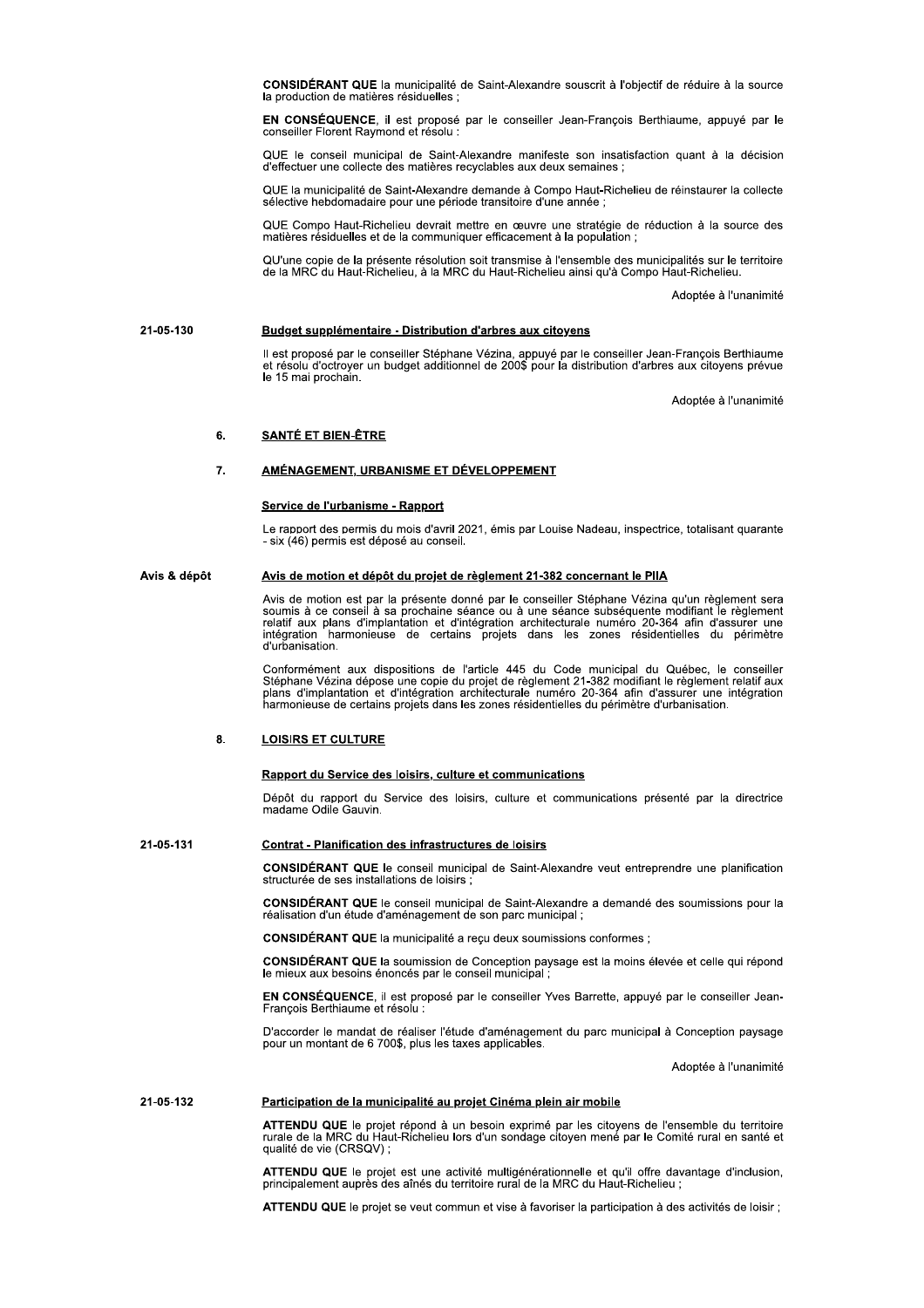ATTENDU QUE le projet permet de placer le développement social au coeur de la vitalité ;

ATTENDU QUE le projet implique la participation de l'ensemble des municipalités rurales du territoire de la MRC du Haut-Richelieu ;

ATTENDU QUE le projet propose un plan de financement approprié ;

ATTENDU QUE la municipalité de Saint-Alexandre est intéressée à participer au projet conditionnellement à l'obtention du financement tel que proposé dans le projet ;

EN CONSÉQUENCE, il est proposé par le conseiller Yves Barrette, appuyé par la conseillère Marie-Eve Denicourt et résolu :

D'appuver l'initiative du CRSQV de demander l'aide financière via des programmes de subventions gouvernementales et de commandites pour la réalisation du projet.

Adoptée à l'unanimité

# 21-05-133 Participation de la municipalité au projet Parcs avec points d'accès Wifi

ATTENDU QUE le projet répond à un besoin exprimé par les citoyens de l'ensemble du territoire rurale de la MRC du Haut-Richelieu lors d'un sondage citoyen mené par le Comité rural en santé et<br>qualité de vie (CRSQV) ;

ATTENDU QUE le projet propose une activité intergénérationnelle et qu'il offre davantage d'inclusion

ATTENDU QUE le projet se veut commun et vise à favoriser la participation à des activités de plein air

ATTENDU QUE le projet permet de placer le développement social au coeur de la vitalité ;

ATTENDU QUE le projet implique la participation de l'ensemble des municipalités rurales du territoire de la MRC du Haut-Richelieu ;

ATTENDU QUE le projet propose un plan de financement approprié ;

ATTENDU QUE la municipalité de Saint-Alexandre est intéressée à participer au projet conditionnellement à l'obtention du financement tel que proposé dans le projet ;

EN CONSÉQUENCE, il est proposé par la conseillère Marie-Eve Denicourt, appuyée par le conseiller Stéphane Vézina et résolu :

D'appuyer l'initiative du CRSQV de demander de l'aide financière via des programmes de subventions gouvernementales et de commandites pour la réalisation du projet.

Adoptée à l'unanimité

# 21-05-134 Participation de la municipalité au projet Achat de bancs et des fontaines pour boire

ATTENDU QUE le projet répond à un besoin exprimé par les citoyens de l'ensemble du territoire rural de la MRC du Haut-Richelieu lors d'un sondage citoyen mené par le Comité rural en santé et qualité de vie (CRSQV) :

ATTENDU QUE le projet vise à encourager les aînés à profiter du plein air et de pouvoir marcher de façon sécuritaire dans les parcs et les endroits permettant de pratiquer la marche;

ATTENDU QUE le projet a pour but principal de favoriser l'activité physique et permettre aussi aux aînés ayant une moins bonne capacité physique de pouvoir profiter d'endroit pour se reposer le long de leur trajet;

ATTENDU QUE le projet permet de placer le développement social au coeur de la vitalité ;

ATTENDU QUE le projet propose un plan de financement approprié ;

ATTENDU QUE la municipalité de Saint-Alexandre est intéressée à participer au projet conditionnellement à l'obtention du financement tel que proposé dans le projet ;

EN CONSÉQUENCE, il est proposé par le conseiller Yves Barrette, appuyé par le conseiller Stéphane Vézina et résolu :

D'appuyer l'initiative du CRSQV de demander de l'aide financière via des programmes de subventions gouvernementales et de commandites pour la réalisation du projet.

Adoptée à l'unanimité

#### 21-05-135 Participation de la municipalité au projet Espaces publics éphémères

ATTENDU QUE le projet répond à un besoin exprimé par les citoyens de l'ensemble du territoire rurale de la MRC du Haut-Richelieu lors d'un sondage citoyen mené par le Comité rural en santé et qualité de vie (CRSQV);

ATTENDU QUE le projet est multigénérationnel et qu'il offre davantage d'inclusion ;

ATTENDU QUE le projet se veut commun et vise à favoriser la participation à des activités de loisir et de plein air :

ATTENDU QUE le projet permet de placer le développement social au cœur de la vitalité ;

ATTENDU QUE le projet permet de repenser l'aménagement des espaces publics et la manière dont ils fournissent des services aux citoyens ;

ATTENDU QUE le projet propose un plan de financement approprié ;